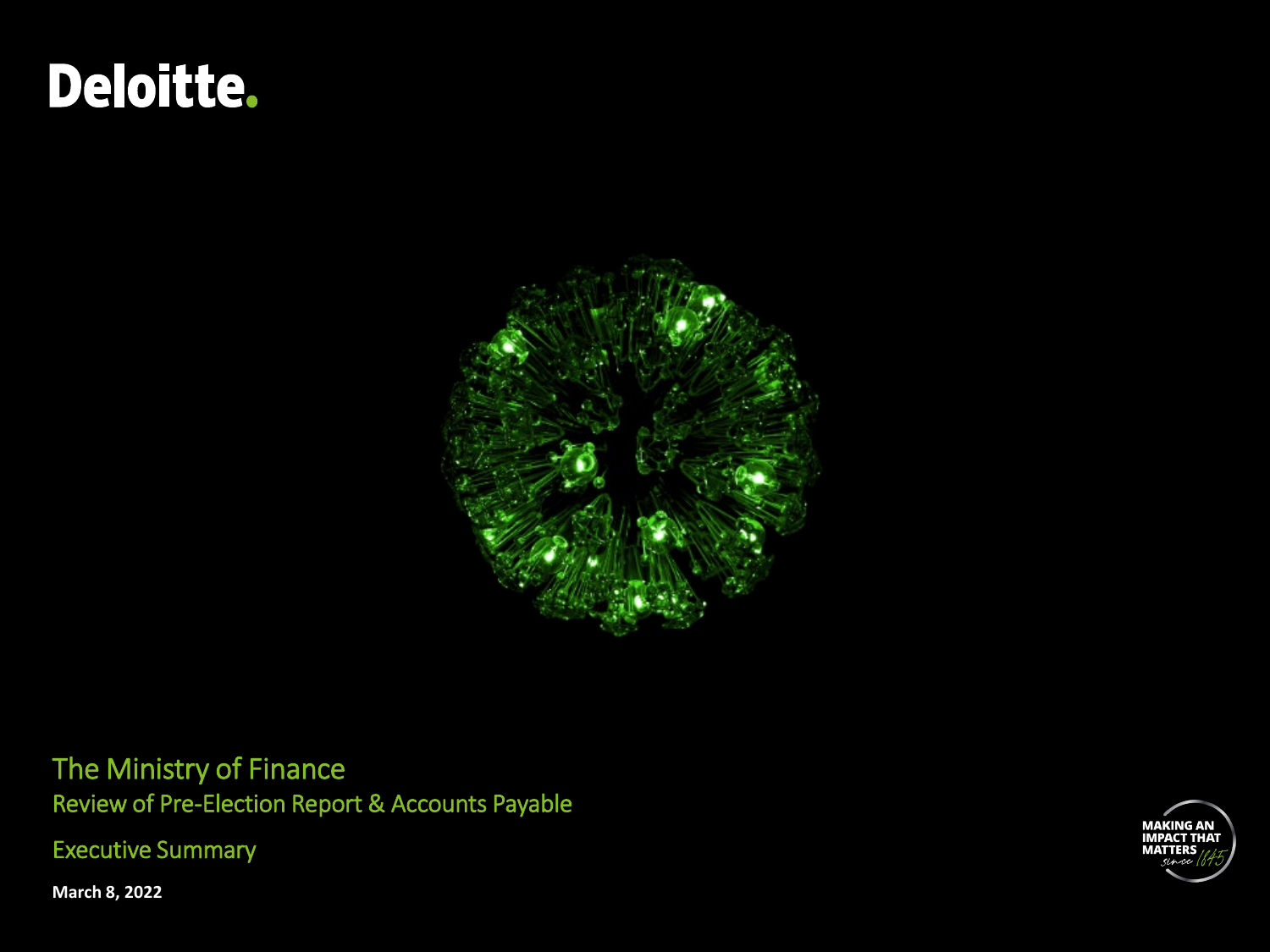### Table of Contents

| Our Engagement                                                            |    |
|---------------------------------------------------------------------------|----|
| <b>Executive Summary</b>                                                  |    |
| Appendices                                                                | 9  |
| Appendix I - Stock of Arrears - Pre-Election Report as of August 25, 2021 | 10 |
| Appendix II - Unbudgeted Obligations as at October 14, 2021               |    |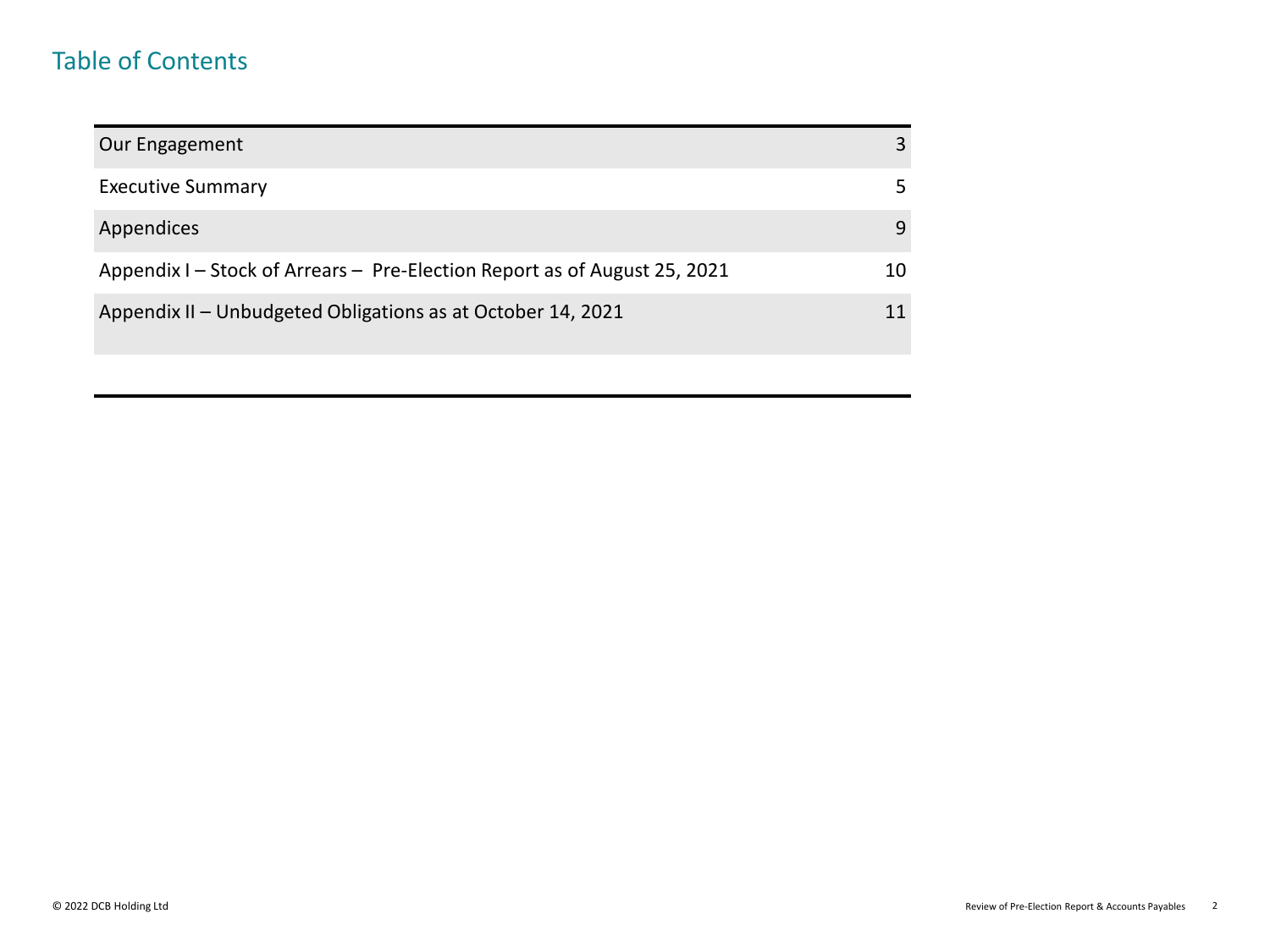## **Our Engagement**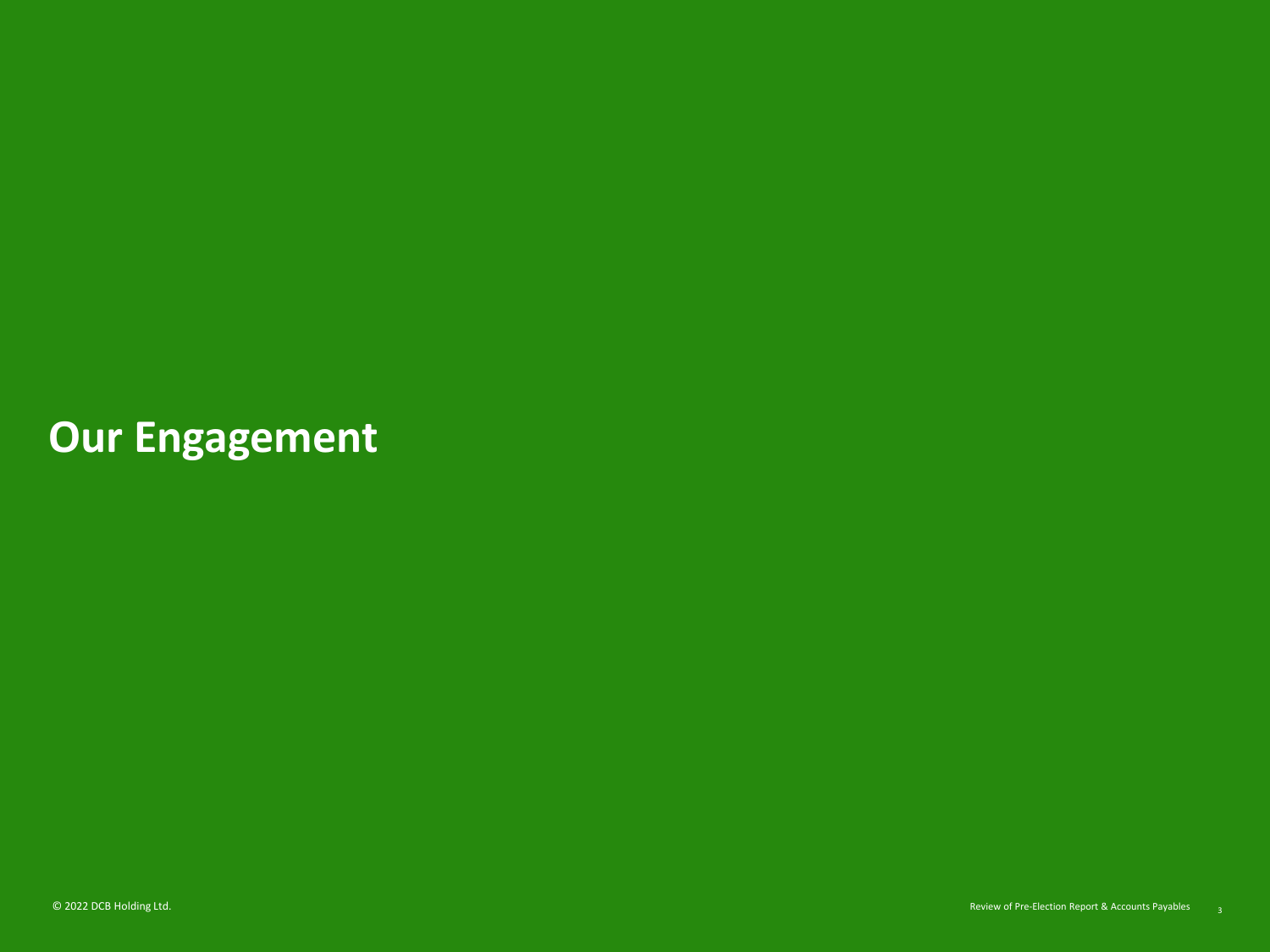### Our Engagement

Deloitte & Touche ("Deloitte" or "We") was engaged to provide support to the Ministry of Finance ("MoF") relative to compiling the outstanding Accounts Payable as at September 16, 2021, and a review of the 2021 Pre-Election Economic and Fiscal Update ("Pre-Election Report") dated August 27, 2021.

#### **Scope of Work**

Specifically, we were engaged to work with the Ministry of Finance to assist in preparing the outstanding Accounts Payable as at September 16, 2021, (extended to October 14, 2021) and assess the 2021 Pre-Election Report) dated August 27, 2021, [for](#page-11-0) compliance with the Fiscal Responsibility Act, 2018. The specific steps were as follows:

- Ensure that the methodology used to derive this "current position" is compliant with the Fiscal Responsibility Act, 2018.
- Assess the Pre-Election Report to confirm that it was produced in accordance with Section 11 of the Fiscal Responsibility Act, 2018 and the Third Schedule.
- Review supporting documents for Accounts Payable referenced in the Pre-Election Report.
- Prepare the outstanding Accounts Payable provided for the various government agencies.
- Identify any significant differences in the August 27, 2021, Pre-Election Report and Accounts Payable as at October 14, 2021.
- Document and report our findings.

The scope of our work in preparing this report was limited to the procedures set out above. The procedures do not constitute either an audit or a review made in accordance with International Standards on Auditing or International Standards on Review Engagements, and we do not express any opinion or overall conclusion on the procedures we have performed.

Our analysis and observations are based upon information provided by the MoF as at October 14, 2021. It is possible that additional information may have become available subsequent to this date and if so, the basis of our analysis may be impacted by such information.

For this engagement it was the sole responsibility of the Ministry of Finance to ensure the accuracy and completeness of the information provided and our findings are subject thereto.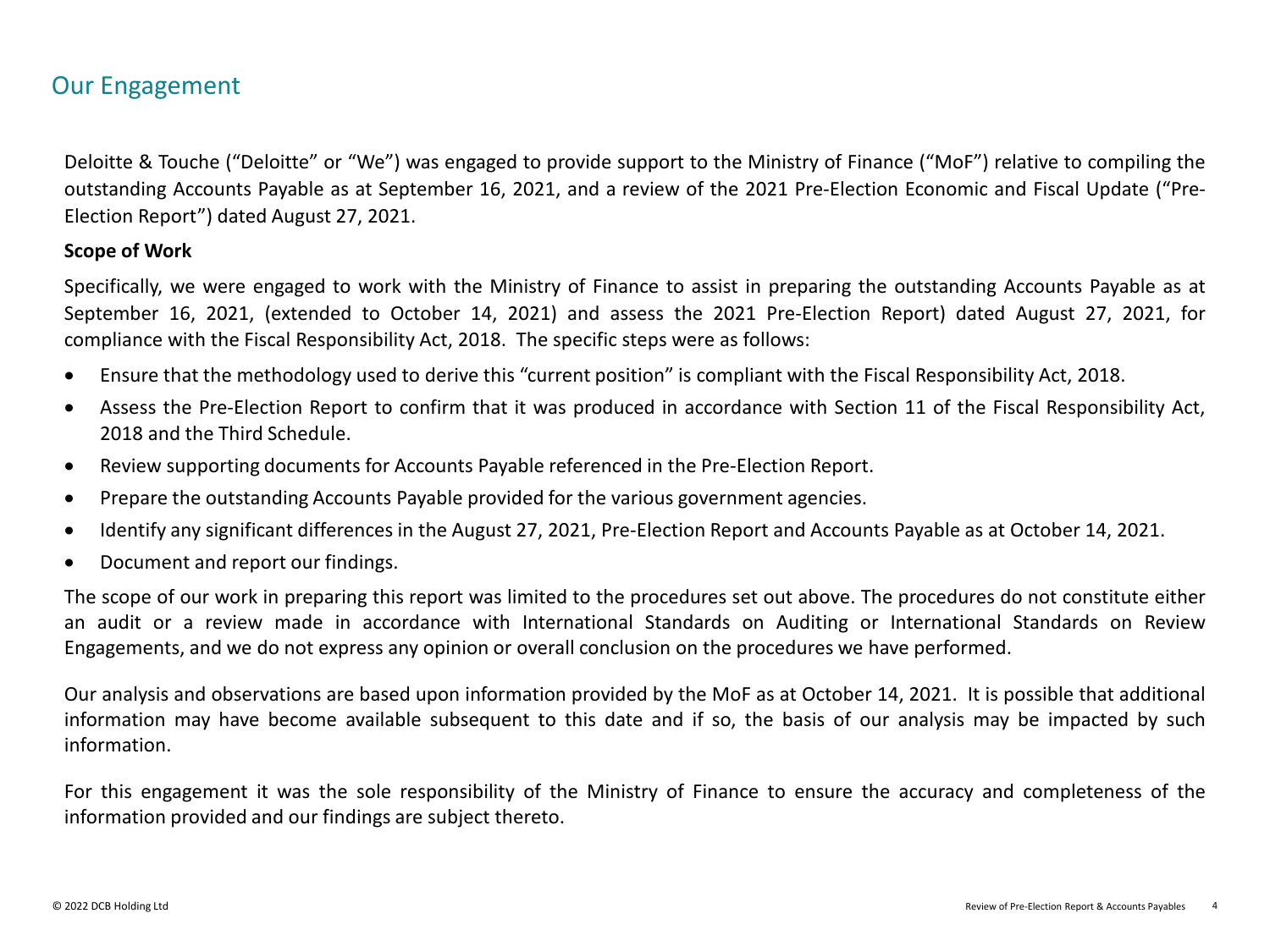## **Executive Summary**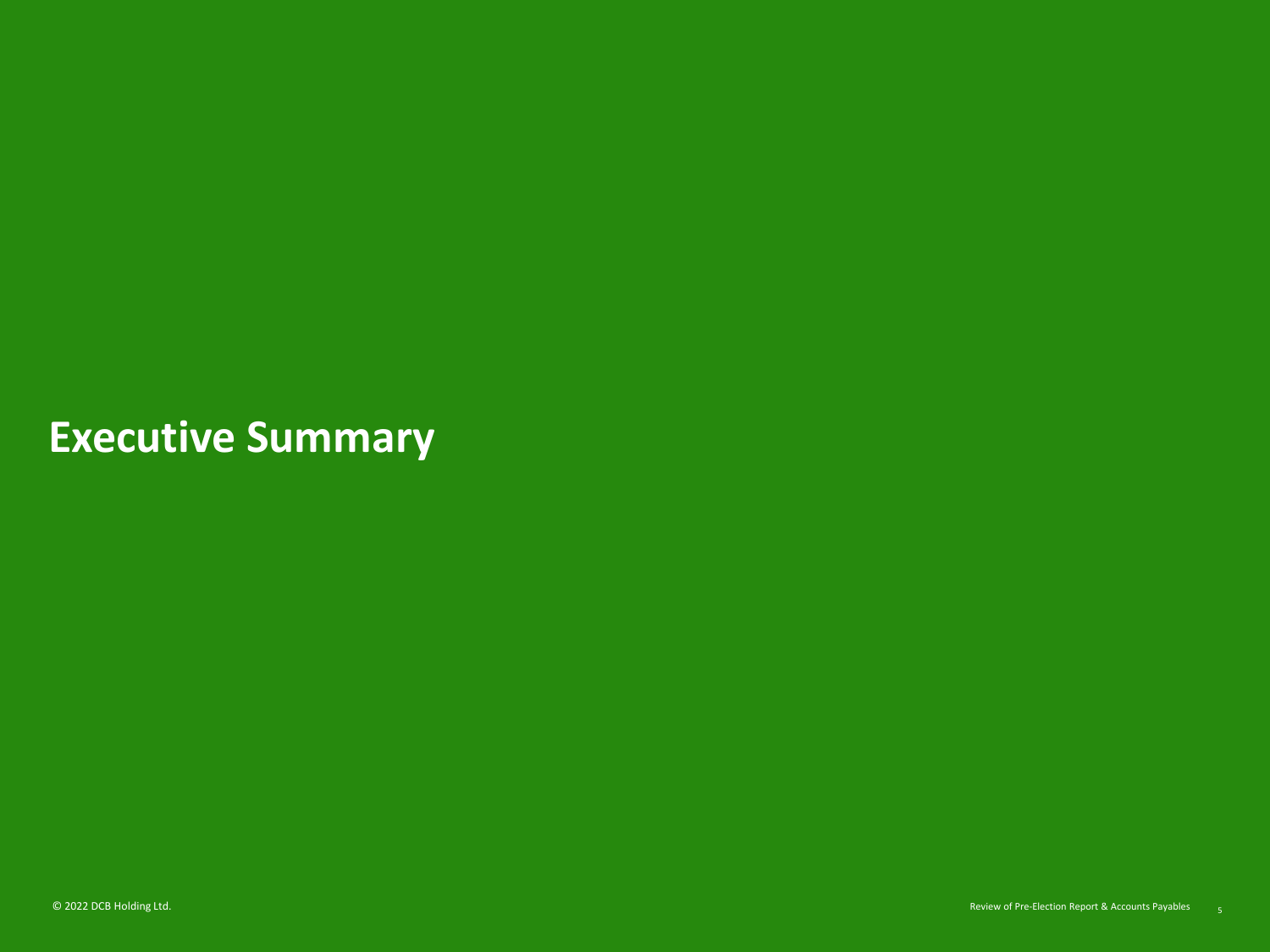### Executive Summary

- The 2021 Pre-Election Economic and Fiscal Update ("Pre-Election Report") was generally compliant with the Fiscal Responsibility Act, 2018 ("FRA") except for the following areas:
	- o Partially Compliant Revenue and Expenditure Forecasts *(FRA Third Schedule Section (b)(i) and (b)(ii))*
	- o Non-Compliant New spending and outstanding stock of arrears *(FRA Third Schedule Section (b)(iii) and (b)(viii))*

These areas of deficiency are pivotal to compiling an accurate accounts payable position.

- The Third Schedule of the Fiscal Responsibility Act 2018 outlines the content for a pre-election update report. Section (b)(viii) calls for "[the](#page-11-0) outstanding stock of arrears for all government entities including showing separately all new unpaid invoices since the *stock of arrears was reported."* The same is applicable for the mid-year reviews.
- There are fundamental differences in the interpretation of this section of the FRA between the former senior leadership responsible for the production of the Pre-Election Report and those responsible for producing current reports.
	- o For the Pre-Election Report, former senior leadership believes that it should include the stock of arrears and any unpaid invoices that have become arrears for Central Government only. Former senior leadership expressed that this report should not include total payables, nor should it include any amounts for State Owned Enterprises (SOEs). Even though information was requested from the SOEs, these amounts were excluded.
	- $\circ$  The stock of arrears reported in the Pre-Election Report which was dated August 27, 2021, totaled \$ 108,805,943.26. This was comprised of the following amounts:
		- Recurrent expenditure \$ 104,056,228.87
		- Capital expenditure \$ 4,749,714.39

(*See Appendix I*)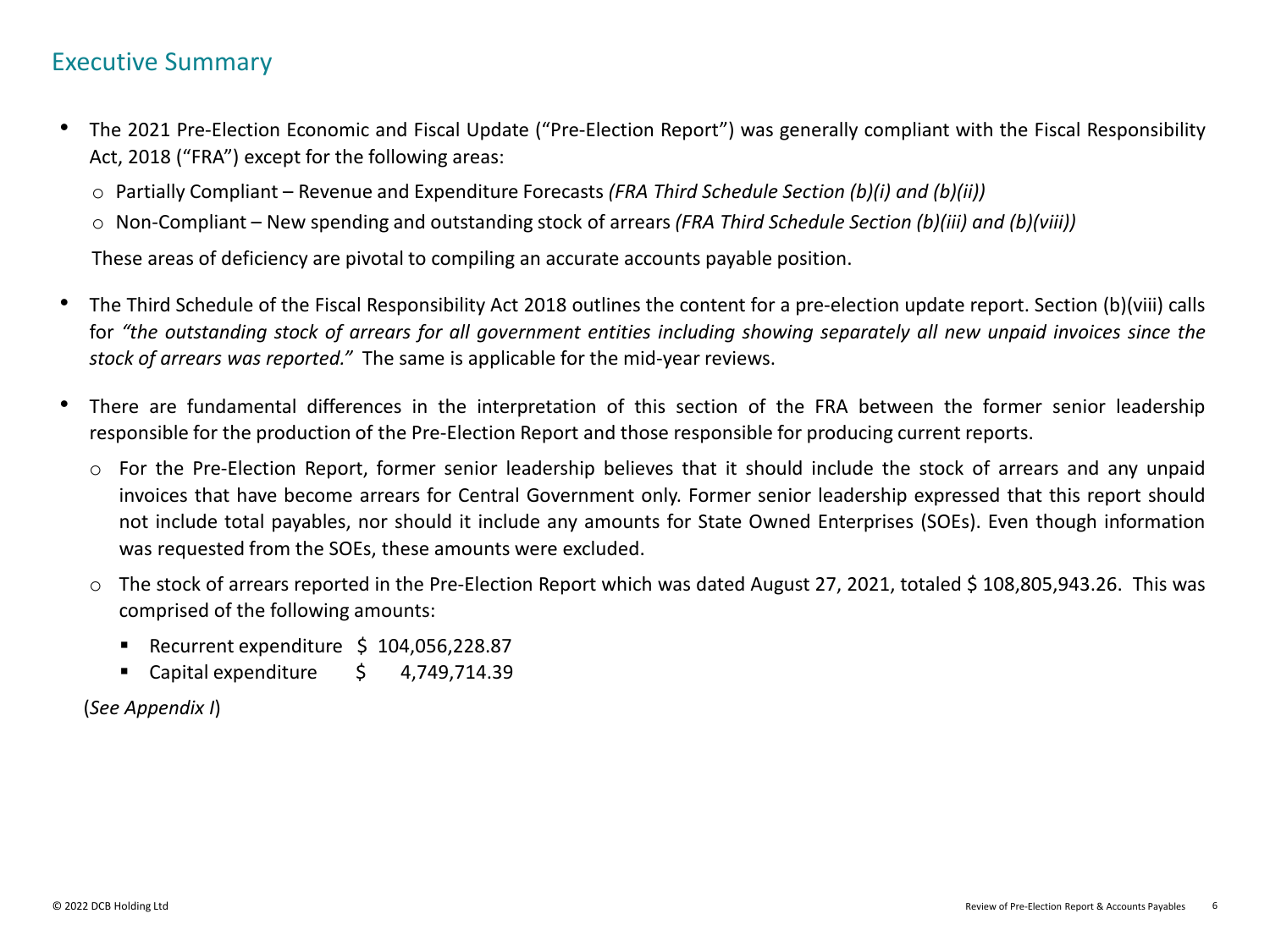## Executive Summary (Cont'd)

- o The request for information to strike the current payables position, sent by those now responsible, asked for "*All* obligations/commitments (i.e. Recurrent, Capital and State-Owned Enterprises (SOEs)), which are not included in the 2021/22 *Approved Budget Estimates". This* differed from the request for total arrears only, used in the preparation of the Pre-Election Report. This is a broader view. Based on the information provided by the MoF with subsequent adjustments, the unbudgeted obligations as of October 14, 2021, totaled \$821,520,320.61, which is comprised of the following amounts:
	- Recurrent expenditure \$315,386,852.19
	- Capital expenditure  $\qquad \qquad$  \$ 130,442,415.16
	- State-owned enterprises \$120,370,386.60
	- $\blacksquare$  Debt servicing  $\blacksquare$  \$ 255,320,666.66

#### (*See Appendix II*)

Current senior leadership also believes that the Bahamas Resolve bond, of approximately \$167,700,000 which becomes due in August 2022 has crystalized as a current liability and should be reported.

• It is our view, that pre-election and other periodic reports and updates, to be meaningful, should provide a reasonable assessment of the obligations of the government. The stock of arrears should be reported, as stated in the FRA "*for all government entities*" which for us would include the SOEs. It is also our view, that any significant unbudgeted obligations should be brought to the government's attention in a timely manner.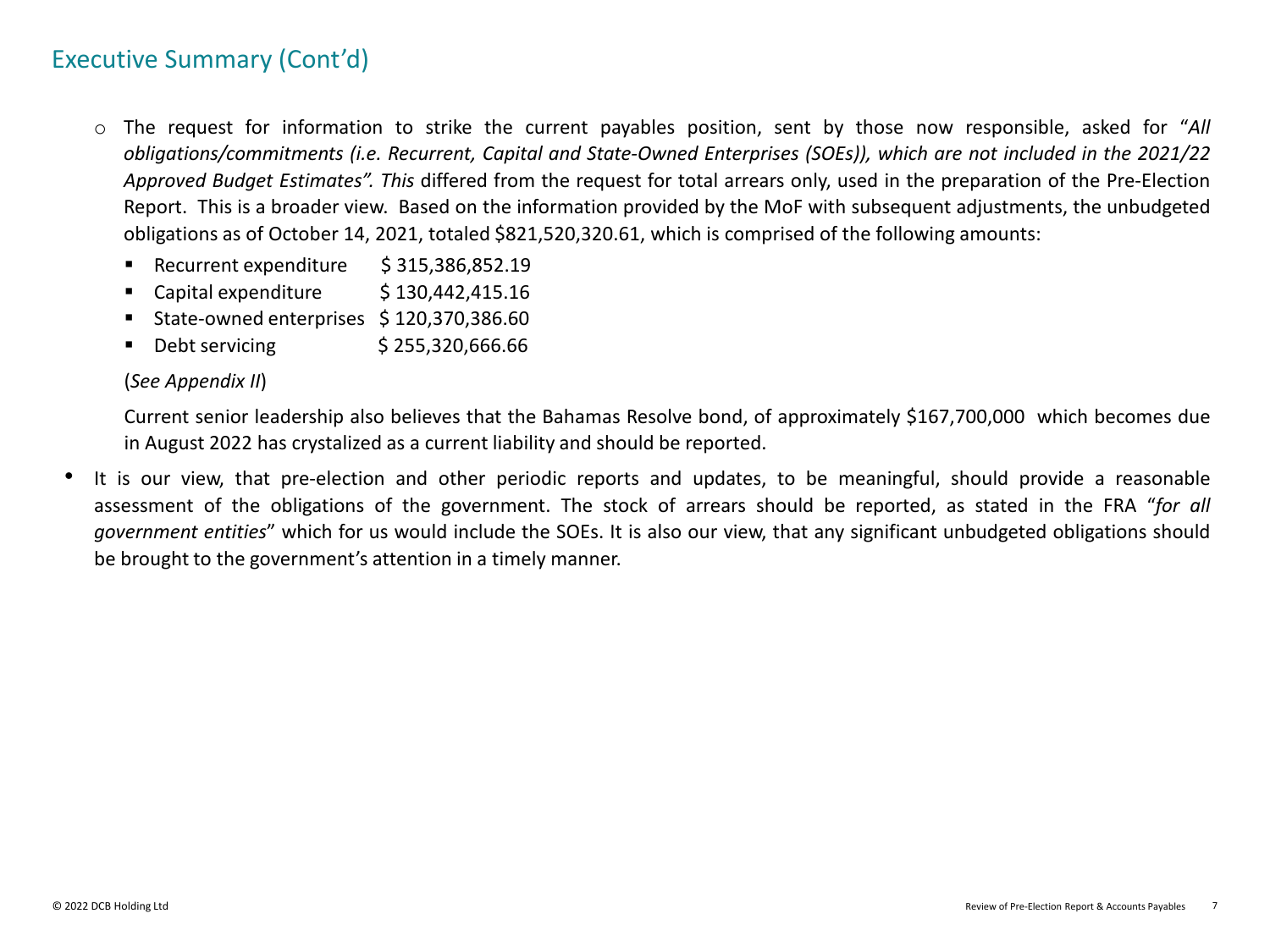## Executive Summary (Cont'd)

*Other Key Issues*

- The two mid-year reviews produced since the enactment of this legislation and prior to the Pre-Election Report were not in compliance with the FRA as the outstanding stock of arrears was not included. MoF senior officials responsible for producing the mid-year reports admitted to this being an oversight.
- The Financial Reporting Act 2018 lacks clarity and requires the expansion on the definition of terms. This deficiency is impacting the effectiveness of the reporting process. We believe that legislative amendments, along with the compilation of a comprehensive guidance document would be beneficial to the MoF staff responsible for producing the fiscal reports.
- For the FRA to become fully potent and enable the MoF to sufficiently and accurately determine the country's full risk profil[e,](#page-11-0) It should be amended to include all outstanding liabilities inclusive of the stock of arrears. The arrears information will remain a valuable benchmark of the fiscal state of affairs and can be retained as a specific measure but as the legislation stands the country's risk profile as currently represented would always be understated using only the stock of arrears.
- It is unclear whether the information provided by the various ministries, departments, and agencies ("MDAs"), are reviewed thoroughly. This question arises due to discrepancies identified in the information provided despite the MoF's assertions that information provided by the MDAs should be deemed true and correct.
- The government has expressed its intention to move from cash basis accounting or modified cash basis to the formal adoption of International Public Sector Accounting Standards ("IPSAS"). This has been the intent of multiple administrations without any significant progress. The challenges noted in this report are a direct consequence of maintaining the current approach to accounting.

All persons interviewed, including those responsible for producing the Pre-Election Report and those responsible for current fiscal reports, agree that the Government should give serious consideration to how it can efficiently achieve its goal of implementing an accrual system and adopting IPSAS.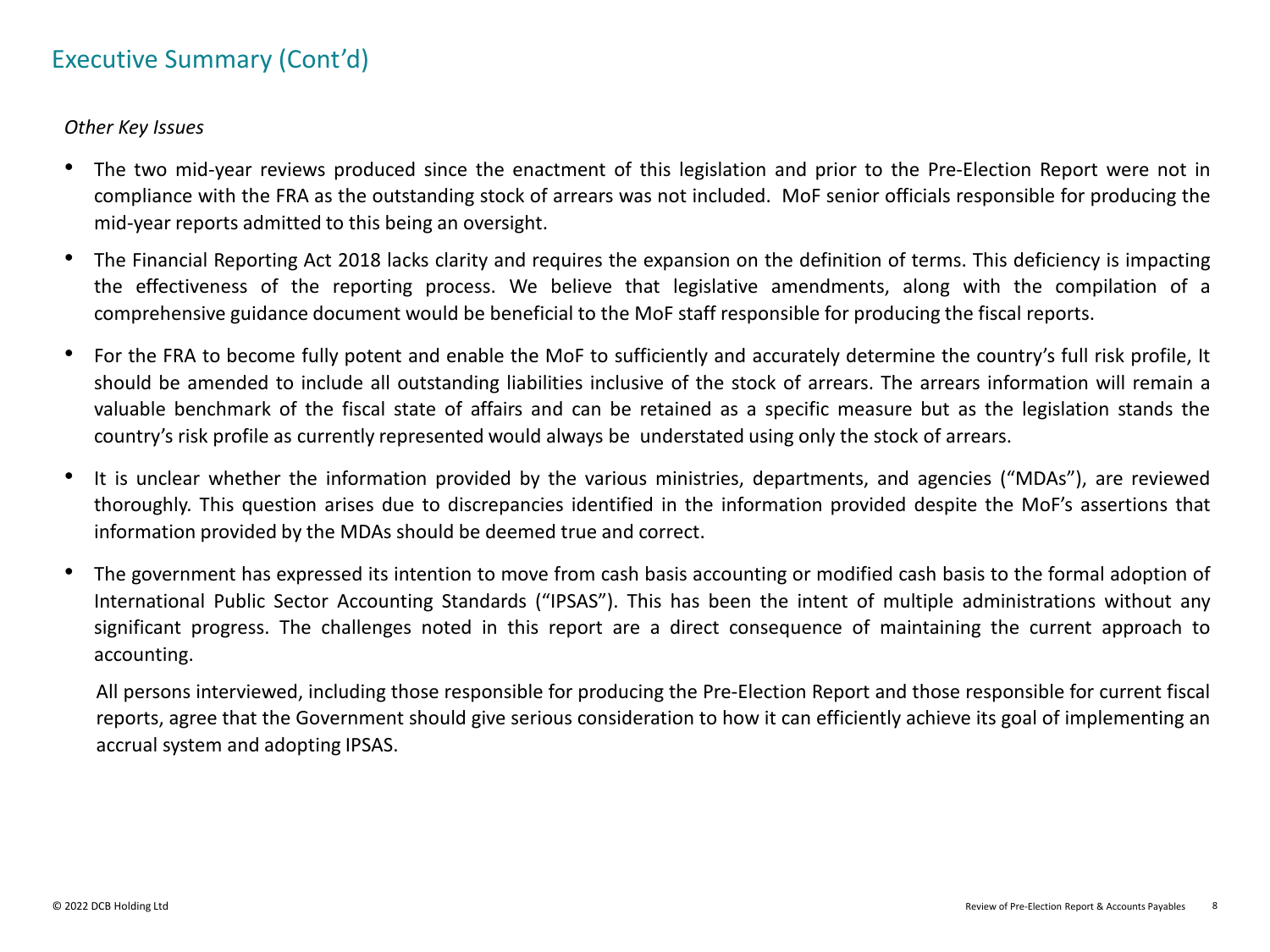## **Appendices**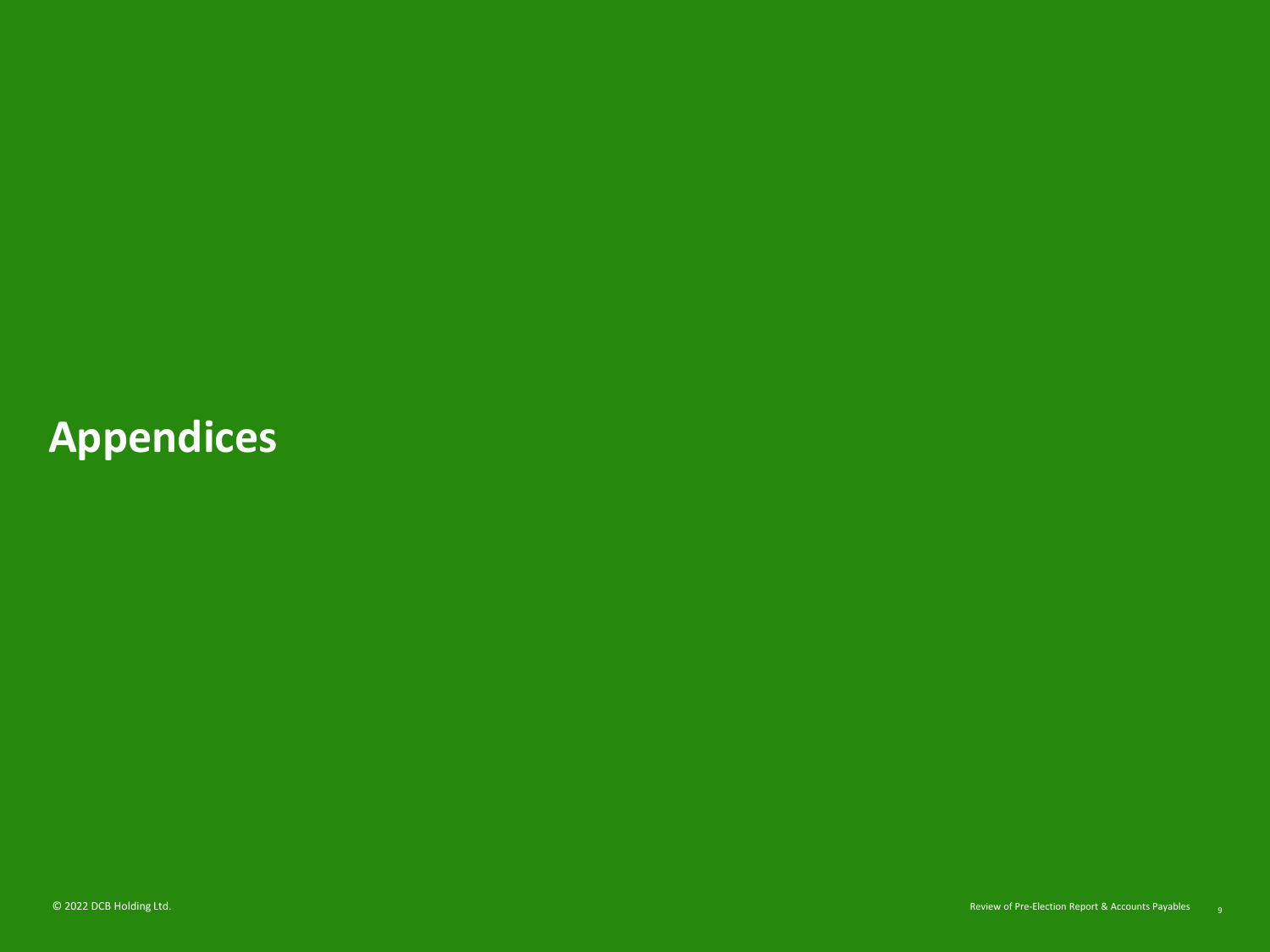## Appendix I

#### **Stock of Arrears - Pre-Election Report as at August 27, 2021**

| <b>Head</b> | <b>Ministry / Department / Agency</b>              | <b>Recurrent</b><br><b>Expenditure</b> | <b>Expenditure</b> | <b>Capital Pre-Election Report</b><br><b>Total</b> |
|-------------|----------------------------------------------------|----------------------------------------|--------------------|----------------------------------------------------|
| 005         | Ministry of Public Service & National Insurance    | 59,111,049.53                          |                    | 59,111,049.53                                      |
| 007         | Office of The Attorney General                     | 175,223.07                             | 3,325.06           | 178,548.13                                         |
| 011         | <b>Bahamas Department of Correctional Services</b> | 480,864.36                             |                    | 480,864.36                                         |
| 022         | <b>Treasury Department</b>                         | 34,155,849.00                          |                    | 34,155,849.00                                      |
| 029         | Ministry of National Security                      | 525,121.80                             | 1,462,143.63       | 1,987,265.43                                       |
| 031         | Royal Bahamas Police Force                         | 270,494.10                             |                    | 270,494.10                                         |
| 033         | Ministry of Public Works                           |                                        |                    |                                                    |
| 035         | Department of Education                            | 180,427.78                             |                    | 180,427.78                                         |
| 037         | <b>Department of Archives</b>                      | 935.01                                 |                    | 935.01                                             |
| 038         | Ministry of Education                              | 1,016,700.18                           | 873,028.88         | 1,889,729.06                                       |
| 044         | Department of Social Service                       | 79,823.87                              |                    | 79,823.87                                          |
| 053         | Port Department                                    | 57,624.00                              |                    | 57,624.00                                          |
| 056         | Ministry of Agriculture & Marine Resources         |                                        |                    |                                                    |
| 060         | Ministry of Health                                 | 6,069,764.29                           | 284,717.45         | 6,354,481.74                                       |
| 066         | Department of Public Health                        | 29,481.97                              |                    | 29,481.97                                          |
| 075         | Min of Disaster Prep, Mgmt, Recovery               | 1,897,548.55                           | 2,126,499.37       | 4,024,047.92                                       |
| 076         | Office of Director of Public Prosecutions          | 5,321.36                               |                    | 5,321.36                                           |
|             | <b>GRAND TOTAL</b>                                 | \$104,056,228.87                       | \$4,749,714.39     | \$108,805,943.26                                   |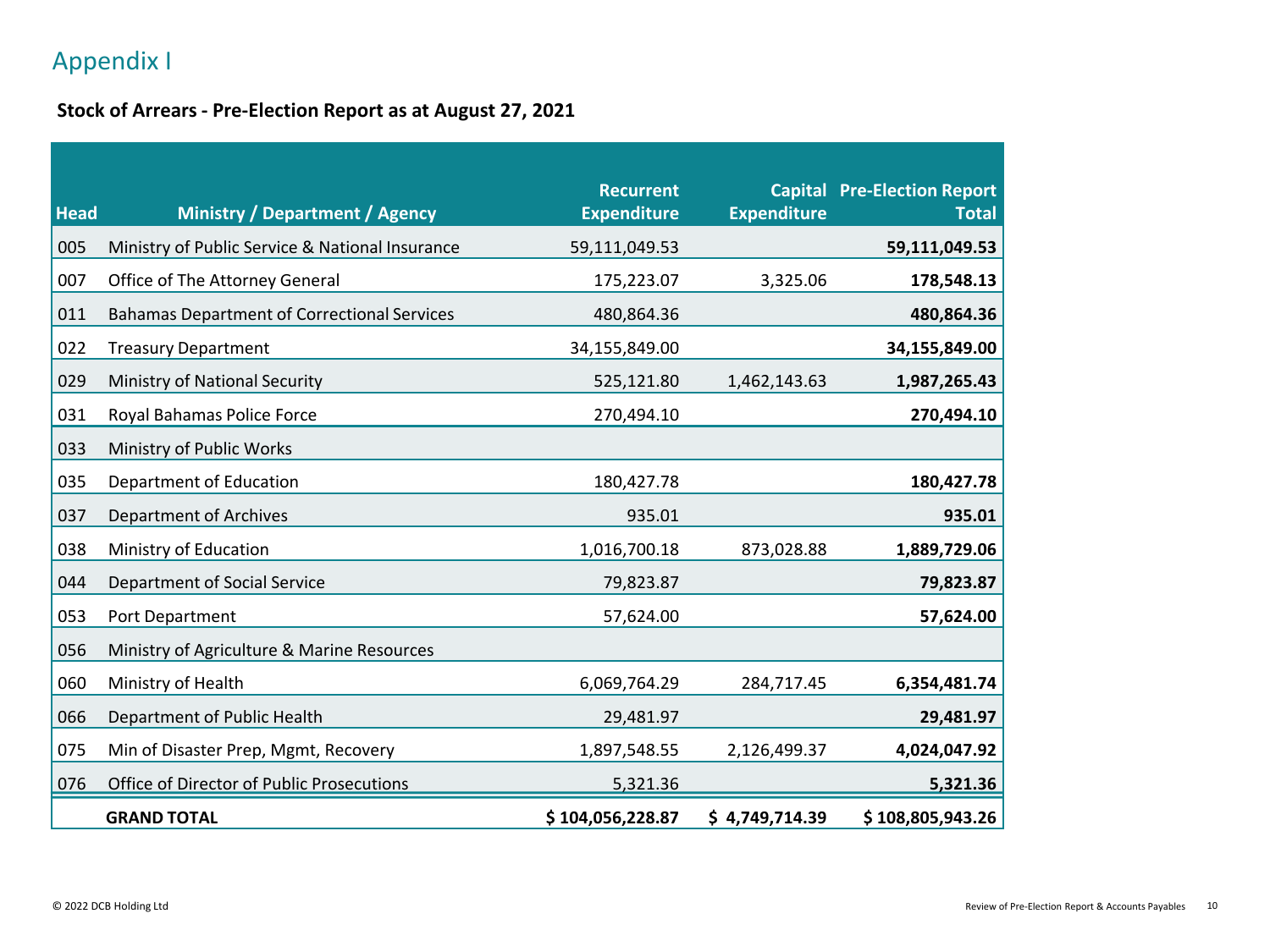## Appendix II

#### **Unbudgeted Obligations as at October 14, 2021**

|             |                                                    | <b>Recurrent</b> |                                        | <b>State-Owned</b> |                       | <b>Total Unbudgeted</b> |
|-------------|----------------------------------------------------|------------------|----------------------------------------|--------------------|-----------------------|-------------------------|
| <b>Head</b> | <b>Ministry / Department / Agency</b>              |                  | <b>Expenditure Capital Expenditure</b> | <b>Enterprises</b> | <b>Debt Servicing</b> | <b>Obligations</b>      |
| 001         | Governor General & Staff                           | 5,043.93         |                                        |                    |                       | 5,043.93                |
| 004         | Department of The Auditor General                  | 52,640.00        |                                        |                    |                       | 52,640.00               |
| 005         | Ministry of Public Service & National Insurance    | 25,742,676.47    |                                        |                    |                       | 25,742,676.47           |
| 006         | <b>Cabinet Office</b>                              | 116,567.73       |                                        |                    |                       | 116,567.73              |
| 007         | Office of The Attorney General                     | 17,706,472.77    |                                        |                    |                       | 17,706,472.77           |
| 008         | Office of The Judiciary                            | 244,785.70       |                                        |                    |                       | 244,785.70              |
| 009         | Court of Appeal                                    | 28,340.00        |                                        |                    |                       | 28,340.00               |
| 012         | Parliamentary Registration Department              | 375,000.00       |                                        |                    |                       | 375,000.00              |
| 021         | Ministry of Finance                                | 216,039,541.68   |                                        |                    |                       | 216,039,541.68          |
| 023         | <b>Customs Department</b>                          |                  | 47,040.00                              |                    |                       | 47,040.00               |
| 026         | Public Debt Servicing - Interest                   |                  |                                        |                    | 9,320,666.66          | 9,320,666.66            |
| 027         | Public Debt Servicing - Redemption & Sinking funds |                  |                                        |                    | 246,000,000.00        | 246,000,000.00          |
| 028         | Department of Inland Revenue                       | 33,776.59        |                                        |                    |                       | 33,776.59               |
| 029         | Ministry of National Security                      | 9,980,406.00     |                                        |                    |                       | 9,980,406.00            |
| 030         | Department of Immigration                          | 72,127.98        |                                        |                    |                       | 72,127.98               |
| 031         | Royal Bahamas Police Force                         | 265,216.20       |                                        |                    |                       | 265,216.20              |
| 032         | Royal Bahamas Defence Force                        | 519,214.39       | 648,211.15                             |                    |                       | 1,167,425.54            |
| 033         | Ministry of Public Works                           |                  | 129,473,751.73                         | 23,323,871.61      |                       | 152,480,219.34          |
| 038         | Ministry of Education                              | 1,450,630.14     |                                        | 6,840,217.51       |                       | 8,290,847.65            |
| 048         | Department of Labour                               | 55,123.64        |                                        |                    |                       | 55,123.64               |
| 056         | Ministry of Agriculture & Marine Resources         | 40,000.00        | 117,400.00                             |                    |                       | 157,400.00              |
| 057         | Department of Agriculture                          | 63,417.41        |                                        |                    |                       | 63,417.41               |
| 058         | Department of Marine Resources                     | 258,056.55       |                                        |                    |                       | 258,056.55              |
| 060         | Ministry of Health                                 | 15,776,610.85    | 156,012.28                             | 56,048,788.00      |                       | 71,981,411.13           |
| 065         | Department of Environmental Health Services        | 340,000.00       |                                        |                    |                       | 340,000.00              |
| 067         | Ministry of Tourism & Aviation                     | 4,188,822.00     |                                        | 34,157,509.48      |                       | 38,346,331.48           |
| 073         | Department of Transformation & Digitization        | 5,910,620.00     |                                        |                    |                       | 5,910,620.00            |
| 074         | Ministry For Grand Bahama                          | 115,082.35       |                                        |                    |                       | 115,082.35              |
| 075         | Min of Disaster Prep, Mgmt, Recovery               | 1,820,382.81     |                                        |                    |                       | 1,820,382.81            |
|             | <b>GRAND TOTAL</b>                                 | \$315,386,852.19 | \$130,442,415.16                       | \$120,370,386.60   | \$255,320,666.66      | \$821,520,320.61        |